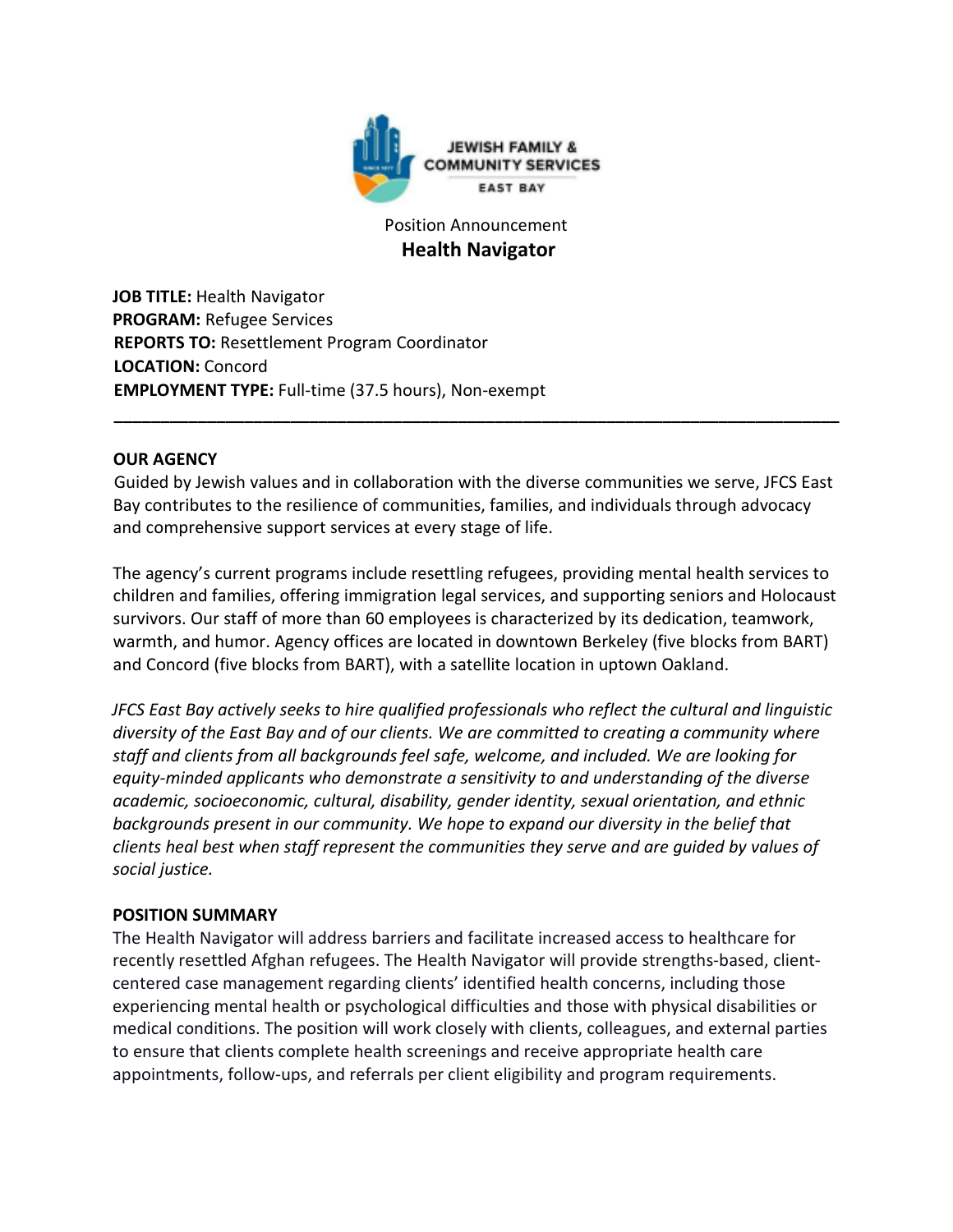### **POSITION RESPONSIBILITIES**

- Coordinate and Schedule Refugee Health Screening (RHS) appointments for newly arrived refugee families, including transportation.
- Work closely with the resettlement team to identify healthcare needs, including RHS, and coordinate services for vulnerable clients.
- Assist clients in navigating healthcare systems by helping them select health plans and service providers.
- Ensure each client is familiar with contacting their primary & specialty providers, including scheduling their follow-up appointments.
- Monitor and track services and data collection. Must maintain digital and physical client case records and files, including the report creation.
- Work closely with the case manager and respond to client health-related crises.
- Participate in training and meetings.
- Provide clients with extended orientation on various topics regarding health, such as women's health and specialized treatment for people with physical disabilities, and navigate clients through the system.
- Ensure clients with identified mental health risks or interest in specialty mental health care has linkage and referrals to culturally and linguistically appropriate mental health care partners.
- Actively participate in relevant training and meetings.
- Conduct regular outreach to healthcare providers and social service agencies to address health needs and identify resources. Advocate on behalf of clients who are having difficulty accessing services.
- Perform home visits and/or accompany clients to appointments as needed.
- This position may require occasional weekend and/or evening work.
- Other responsibilities as assigned.

# **REQUIRED MINIMUM QUALIFICATIONS**

- Associate's degree in Social Work, Psychology, sociology or equivalent field of study. Significant work experience can replace education requirement.
- Candidates must possess high ability to work independently, with other team members, and maintain professional boundaries with clients at all times.
- Candidates should be comfortable interacting with the Afghan populations with a high degree of sensitivity to new arrivals who may lack family or community ties and may experience multiple barriers to accessing key services.
- Self-starter with excellent problem-solving skills combined with the proven ability to multi-task, prioritize duties, and manage time effectively.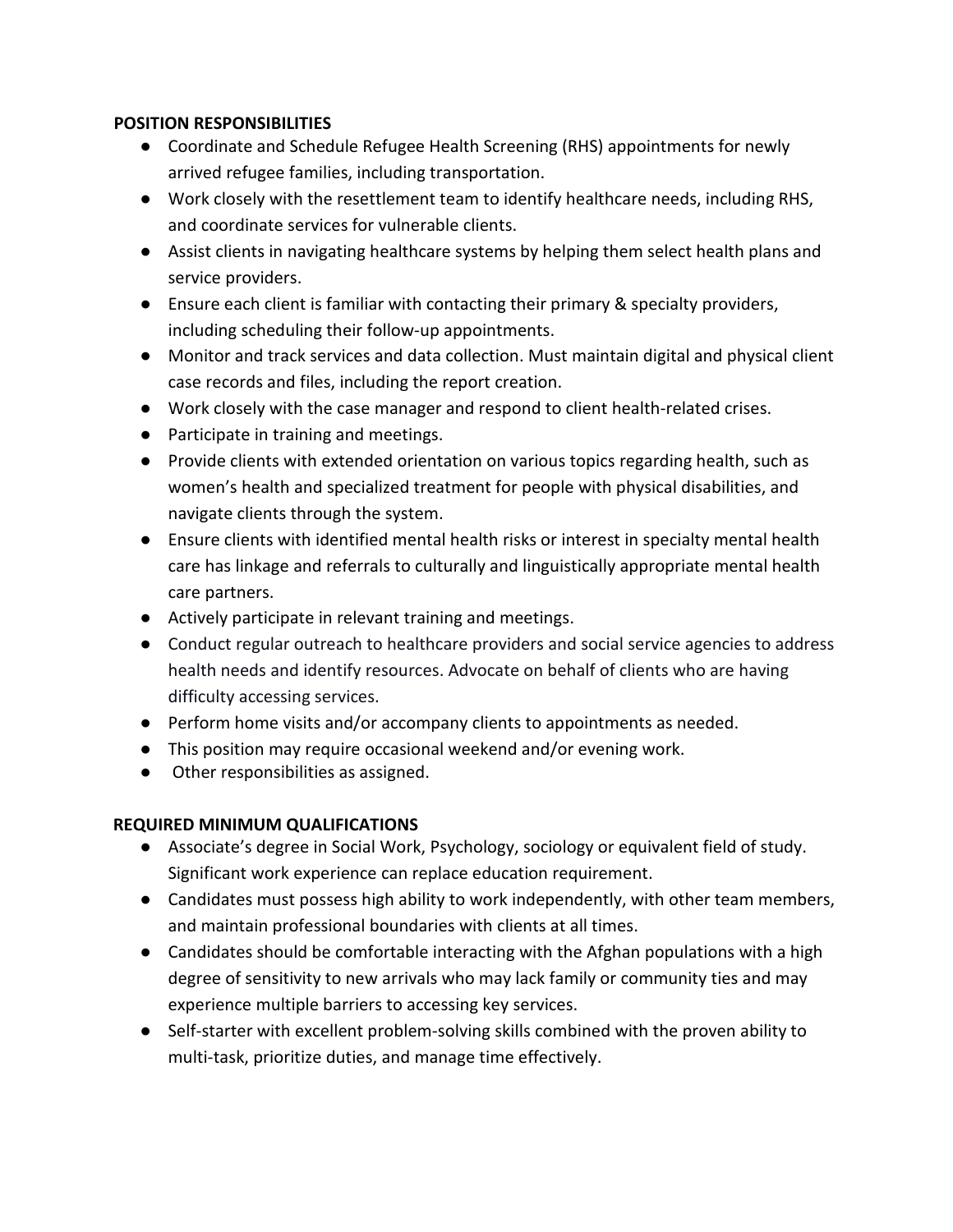- Demonstrated commitment to promoting and strengthening the social and emotional well-being of Refugee families throughout the East Bay.
- Proficient in Microsoft Office applications (Word, Excel, Outlook); ability to use the internet and other digital tools for data entry, research, and problem-solving purposes
- Excellent interpersonal skills with people of all ages
- Cross-cultural awareness and communication skills

### **PREFERRED QUALIFICATIONS**

- Bachelor's degree, preferably in Social Work, Psychology, Sociology or other equivalent field of study.
- A valid driver's license and access to a personal, insured vehicle for home visits and client appointments.
- Knowledge of public benefit systems, safety net programs, and regional partners who administer services for refugee & immigrant populations.
- Prior experience working in case management and/or with immigrant populations.
- A working knowledge of a second language, such as Spanish, Ukrainian, Dari, Farsi, Pashto, Arabic, or Tigrinya.

# **COMPENSATION AND BENEFITS**

Compensation for this position will be \$26/hr to \$30/hr based on experience. Benefits include medical, dental, vision, Life Insurance/AD&D, Long Term Disability, flexible spending accounts, 401(k) with contribution matching after one year, and 28 paid days off per year. We also offer the option for hybrid work schedules where employees can work from home as well as in-office.

# *EEO STATEMENT*

As an Equal Opportunity Employer, JFCS East Bay does not discriminate on the basis of any protected categories: age, ancestry, citizenship, color, disability, gender, immigration status, marital status, national origin, race, religion, sexual orientation, or veteran's status. The agency is committed to the principles of diversity in employment and to creating a community where everyone can flourish with dignity.

# **CONDITION(S) OF EMPLOYMENT**

Satisfactory completion of a background check (including LiveScan where applicable). The background check may include, but is not limited to: criminal records check, verification of academic credentials, licenses, certificates, credit history, professional references and/or verification of work history is required for employment. JFCS East Bay will issue a conditional offer of employment to the selected candidate, which may be rescinded if the background check reveals disqualifying information.